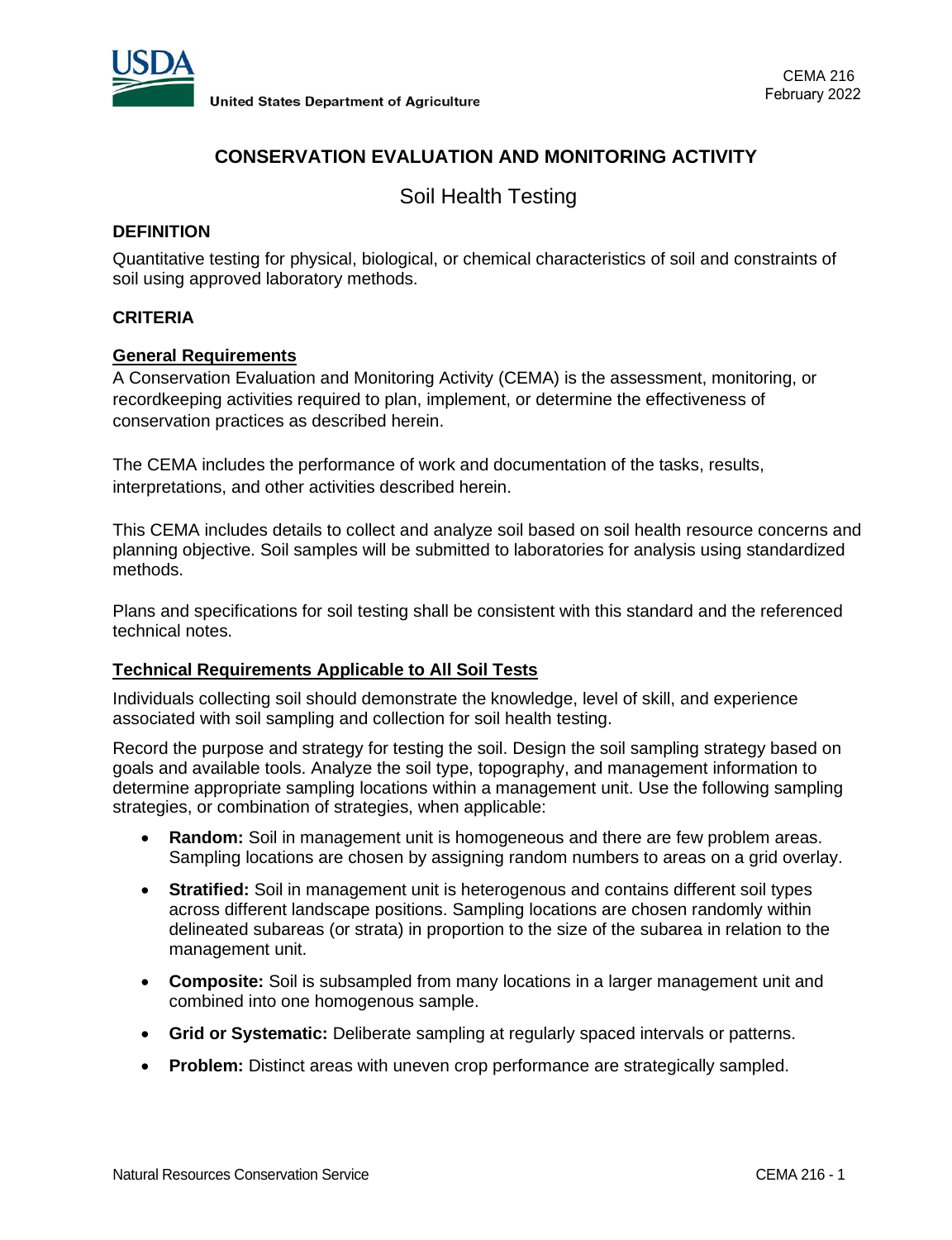• **Judgment:** Expert opinion based on visual observation.

Ensure all equipment is relatively clean and free from residue prior to collection. Remove vegetation or debris from the soil surface.

Collect soil prior to beginning growing season activities, throughout the growing season or after harvest, providing it is done when soil moisture and temperature are not extreme and there have not been any recent physical disturbances, additions of soil amendments, or other chemical inputs.

Avoid collecting or combining soil samples under the following conditions, unless a sampling strategy is used to specifically address the variability (*e.g.* stratified sampling):

- Wheel tracks or drive lanes, field borders, depressions, or other odd areas within the field
- Areas with historically lower or higher productivity
- Different landscape positions
- Fields with different crops or rotations, or the same crops with a different management
- Row versus inter-row areas
- Eroded versus non-eroded areas
- Saturated soil

Use the same georeferenced locations and sampling strategy under similar soil conditions, and if possible, the same time of year in the future to monitor practice effects.

Break up any clods, and remove stones, roots, or debris from the soil. Thoroughly mix the sample and air-dry unless specific tests require different handling.

Follow all [USDA-APHIS regulations](https://www.aphis.usda.gov/aphis/ourfocus/planthealth/import-information/permits/plant-pests/sa_soil/domestic-soil) for prohibited, regulated, or quarantined soils.

Use laboratories successfully meeting the requirements and performance standards of the North American Proficiency Testing Program under the auspices of the Soil Science Society of America or use an alternative State-approved certification program that considers laboratory performance and proficiency to assure accuracy of soil test results.

## **Additional Requirements for Soil Health Testing**

Collect soil in the same locations where resource concern assessments for the appropriate land use were already completed.

Use a tile spade, sharpshooter, or straight shovel to collect soil, when practical. Dig a hole 8 inches deep and remove a 2-inch thick vertical, rectangular slice of soil 6-8 inches in depth. Sampling a soil slice in this way preserves the structure and aggregates better than sampling with a probe. If it is impractical to sample a slice of soil, then a soil probe that is 1-inch or more in diameter may be used.

Soil samples should be composited based on the appropriate sampling strategy. Store soil for soil health testing in a cooler or refrigerator if samples are not immediately sent to the laboratory. Follow all laboratory recommendations (soil temperature, storage, shipping times, etc.) for the indicator(s) being analyzed.

Test soil for indicators referenced in Soil Health Technical Note No. 450-03, Recommended Soil Health Indicators and Associated Laboratory Procedures.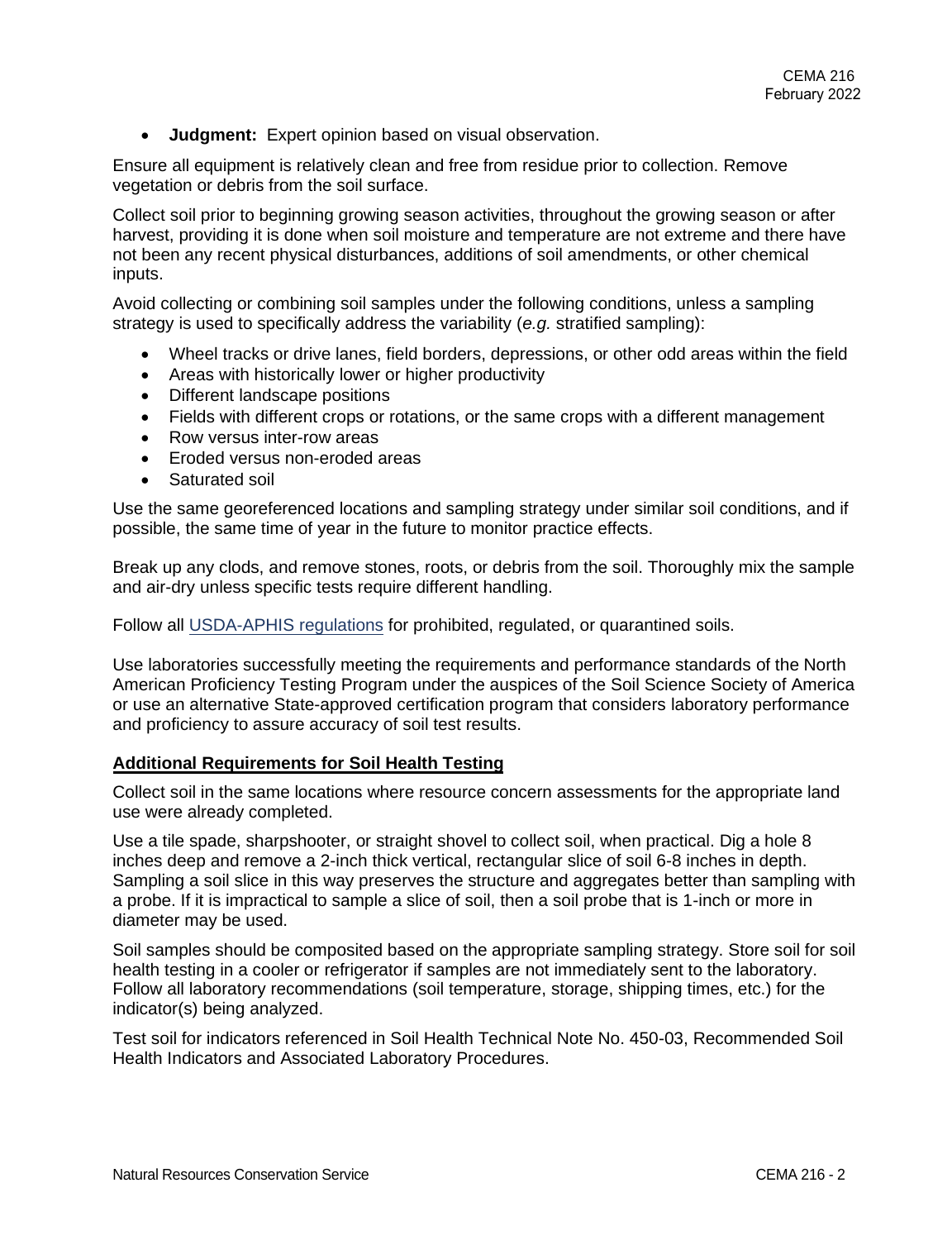## **Basic Soil Health Test**

The basic soil health test includes all five of the following indicators by the methods below:

- Soil organic carbon content measured by dry combustion
- Wet macro-aggregate stability measured using ARS or NRCS methods or by sprinkle infiltrometer
- Respiration using 1, 2, 3 or 4-day incubation
- Active carbon measured by permanganate oxidation
- Bioavailable nitrogen measured by ACE Protein method

## **Single Indicator Test**

Use any recommended indicator or method listed in Table 1 of Soil Health Technical Note No. 450-03, or other tests approved at the State level. In addition to the tests included in the basic soil health test, other acceptable examples include:

- Microbial diversity using phospholipid fatty acid (PLFA)
- Enzyme activity of  $\beta$ -glucosidase, N-acetyl- $\beta$ -D-glucosaminidase (NAG), arylsulfatase, protease, or acid or alkaline phosphatase.

## **Post Analysis Scoring and Interpretation**

Scoring is currently available for soil organic carbon, respiration, active carbon, and bioavailable nitrogen. Scoring for aggregate stability and other soil health indicators will be available soon.

All participants in the NRCS Soil Health Testing CEMA must have their raw data scored prior to delivering results to producers. Scores (from 0 to 100) will be reported using the Soil Health Assessment Protocol and Evaluation (SHAPE) procedure, which compares results of similar soils and climates. Scores can also be used to monitor changes over time.

The responsible party (laboratories, planners, TSPs) should submit raw data and sampling location(s) coordinates to **SoilHealthTest@usda.gov**. Copy all partners on the email who should receive the final scores and report. A summary report will be generated with the scores and returned to the parties who submitted the raw data.

## **Additional Requirements for Fertility Testing**

If soil fertility testing is not completed under another activity (for example, as part of a Nutrient Management Plan) then fertility testing may be included to provide information on soil nutrient content as it relates to healthy soil function and nutrient cycling.

Follow Land Grant University (LGU) or industry guidance to collect, prepare, store and ship soil samples. Ensure sampling and nutrient extraction methods are the same as those required by the State-adapted NRCS Nutrient Management Code 590 practice standard.

## **Basic Fertility Testing**

At a minimum, include the following tests:

• Soil organic matter, phosphorus, potassium, calcium, magnesium, and pH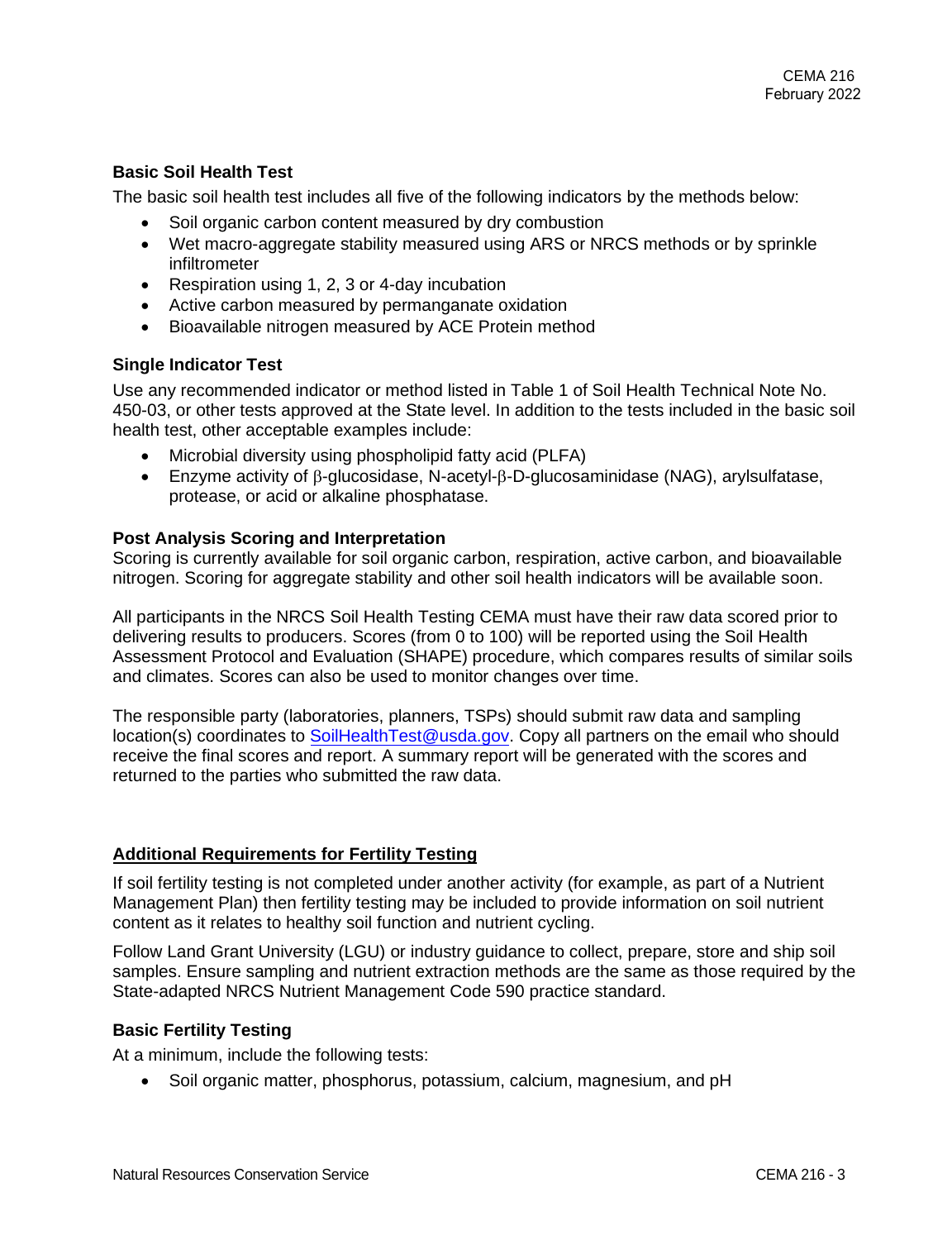## **Comprehensive Chemical Analysis**

Include all analytes in the general fertility test, as well as:

• Sulfur, iron, manganese, copper, zinc, boron, cation exchange capacity, and total nitrogen

## **Supplemental Testing**

Test for the following additional analytes when applicable to local conditions:

• Molybdenum, aluminum, sodium, and soluble salts (electrical conductivity)

## **Documentation**

Include the following records:

- Aerial imagery with GPS point data for sampling locations and GPS polygon data for the management unit,
- Sample identification code and other sampling observations
- Laboratory test results
- Schedule of additional testing or monitoring at recommended frequency

#### **Definitions**

*ACE Protein (Autoclaved Citrate Extractable Protein)* is a soil health indicator method that measures the amount of protein-like substances in soil organic materials, which indicates the amount of nitrogen potentially available for plants and microorganisms.

*Active Carbon*, also known as POXC when measured by permanganate oxidation, is a soil health indicator that indicates available carbon and represents the amount of microbial food available.

*Respiration* is analyzed as a soil health indicator of microbial activity and measured by the amount of carbon dioxide gas released from a soil sample over a period of 1 to 4 days.

*Soil health* is the continued capacity for soil to function as a vital living ecosystem to support plants, animals, and humans.

*Soil Health Management System* (SHMS) is a collection of NRCS conservation practices that focuses on maintaining or enhancing soil health by addressing soil health management principles: minimize disturbance, maximize soil cover, maximize biodiversity and maximize the presence of living roots.

*Soil Health Management Unit* (SHMU) is one or more planning land units with similar soil type, land use, and management that can vary in size or acreage depending on soil texture, topography, and cropping system. SHMU is like a conservation management unit but designed to assess soil health status and potential limitations on soil health indicators.

*Soil Organic Carbon* is a soil health indicator that indicates the carbon storage and soil organic matter cycling and is analyzed by high-temperature, dry combustion of soil.

*Wet aggregate stability* is a method of testing how well soil aggregates resist breaking apart under water pressure, which indicates the size and amount of water-stable aggregates.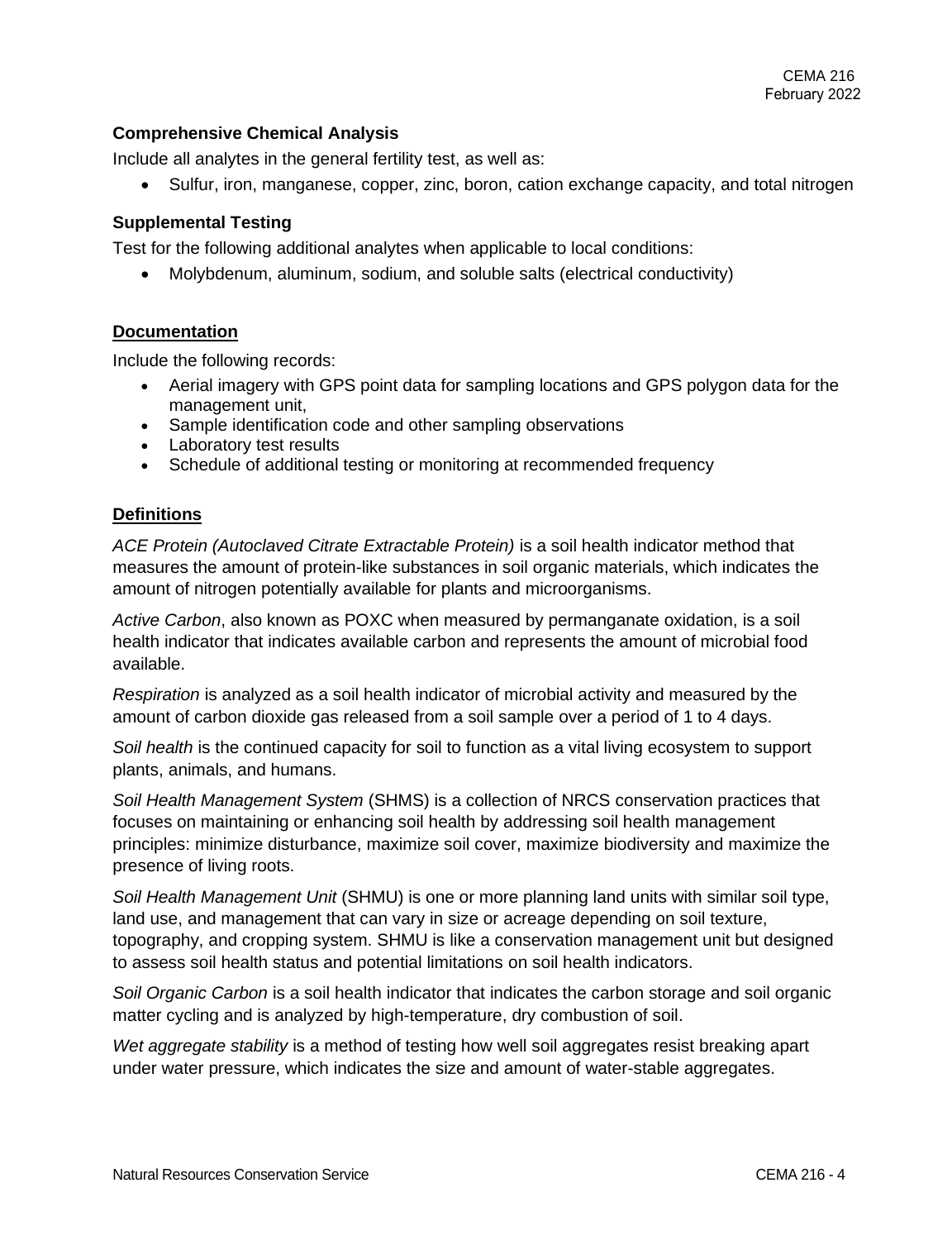## **DELIVERABLES**

These deliverables apply to Conservation Evaluation and Monitoring Activity (CEMA) 216.

Two copies (hardcopy or electronic) of the plan must be developed—one for the client and one for the NRCS field office. At the client's request, Technical Service Provider (TSP) or agricultural professional can deliver NRCS's copy to the NRCS Field Office. The client's copy must include all sections unless the client requests other documents from this section. The NRCS copy must include all items identified herein. An additional electronic copy of the plan should also be uploaded on NRCS Registry.

## **1. Cover Page**

- a) Client Identification:
	- 1) Operation name, owner name, street address and county/state.
	- 2) Primary phone number of client.
- b) TSP or agricultural professional identification, as applicable:
	- 1) Name, address, phone number, email, TSP number.
	- 2) Names and credentials of all persons that performed substantive work.
	- 3) TSP certification statement with signature and date.
	- 4) A statement that the TSP or agricultural services provided:
		- i. Comply with all applicable Federal, State, Tribal, and local laws and requirements.
			- ii. Meet applicable NRCS program requirements.
		- iii. Are consistent with the conservation program goals and objectives for which the program contract was entered into by the client.
		- iv. Incorporate alternatives or interpretations that are both cost effective and appropriate.
- c) Client acceptance statement:
	- 1) A statement that the information represents existing conditions.
	- 2) Signature of the client and date the client received the plans.
- d) Block for NRCS reviewer acceptance (to be completed by NRCS), as applicable.

## **2. Correspondence**

- a) Document the client's objectives.
- b) Document each interaction with the client, include notes and results of that interaction, date, and initials of the TSP, planner, or agricultural professional.
- c) Document each site visit, activity in the field, results of each site visit, all parties present, date, and initials of the TSP, planner, or agricultural professional.
- d) Any correspondence between the TSP, planner, or agricultural professional and the client relating to the development of the CEMA.

## **3. Maps**

- a) Maps to include, but not be limited to:
	- 1) General location map of the implementation areas showing access roads to the location.
	- 2) Conservation Plan map (this may consist of several maps to account for the entire implementation area). This map may be obtained from the